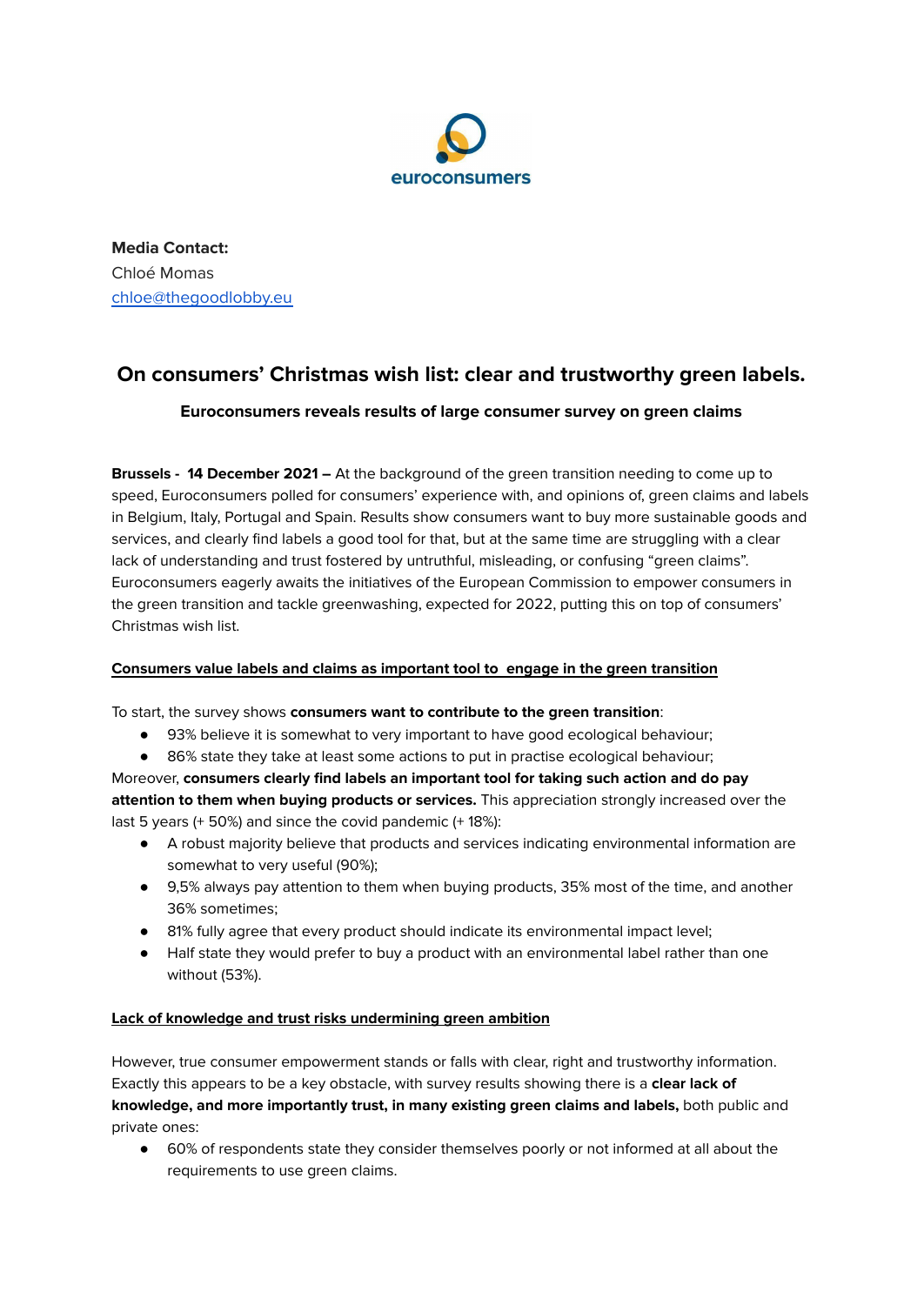- Consumers find environmental labelling confusing, with 54% believing it is merely a marketing strategy to increase sales.
- 53% of the respondents indicate not being able to distinguish between false and true green claims.
- Moreover, trust in public and private authorities to actually verify green claims is also lacklustre, with only 18% of respondents trusting public authorities and 14% private organisations in doing so.

## **Getting rid of unclear, unsubstantiated and misleading claims and labels**

These are disquieting findings as it undermines not only consumers' engagement, but even more the success of the green transition. Euroconsumers welcomes there is finally a strong market dynamic in favour of more sustainable products, with many market players joining the greener path and using claims and labels to indicate that. However, in order to safeguard a healthy market and ensure consumers' trust, it is crucial to get rid of those labels and claims that are unclear, unsubstantiated and even misleading.

To make this happen, Euroconsumers, together with [BEUC](https://www.beuc.eu/publications/beuc-x-2020-116_getting_rid_of_green_washing.pdf), calls for the set-up of a centralised accreditation scheme which would **pre-approve all green claims/labels before they are put on the market -** instead of merely taking them off afterwards. With a swift and efficient pre-approval process by an EU authority based on strong, ambitious, objective and evidence-based criteria, along with market surveillance authorities conducting systematic compliance checks. This corresponds to consumers' call for more standardised green claims - 79% fully in favour - and severe fines for companies using false ones - 86% fully agreeing.

### **"Green choice": matching sustainability with quality**

Although 59% indicate they would never buy a product knowing its green claim is false, 19 % would do so if it is cheaper and 20 % if it was of higher quality. This shows there is a clear need for consumers to have an indication of the sustainability of the product, in combination with the quality and price. That's why Euroconsumers' organisations in Belgium, Spain, Italy and Portugal have started, based on their independent product tests, with **a "Green Choice" label that points out to consumers what products are sustainable while also delivering good quality**.

"Consumers have a key role to play in the green transition. At Euroconsumers we do not merely want consumers to be at the centre of it, we want to empower them to become drivers for more sustainability" said **Marco Pierani, Director of Public Affairs & Media Relations at Euroconsumers**. "This means also getting rid of unclear, unsubstantiated and misleading claims that undermine consumers' trust and ability to act. ."

"We need to make sure every green claim or label on the market, whether public or private one, is to be trusted", said **Els Bruggeman, Head of Policy and Enforcement at Euroconsumers**, "Only when knowing every label on the market is understandable, correct and trustworthy, consumers will be truly empowered to make confident choices for more sustainable options. Needless to say we are eagerly awaiting the Commission's legislative proposals to tackle greenwashing"